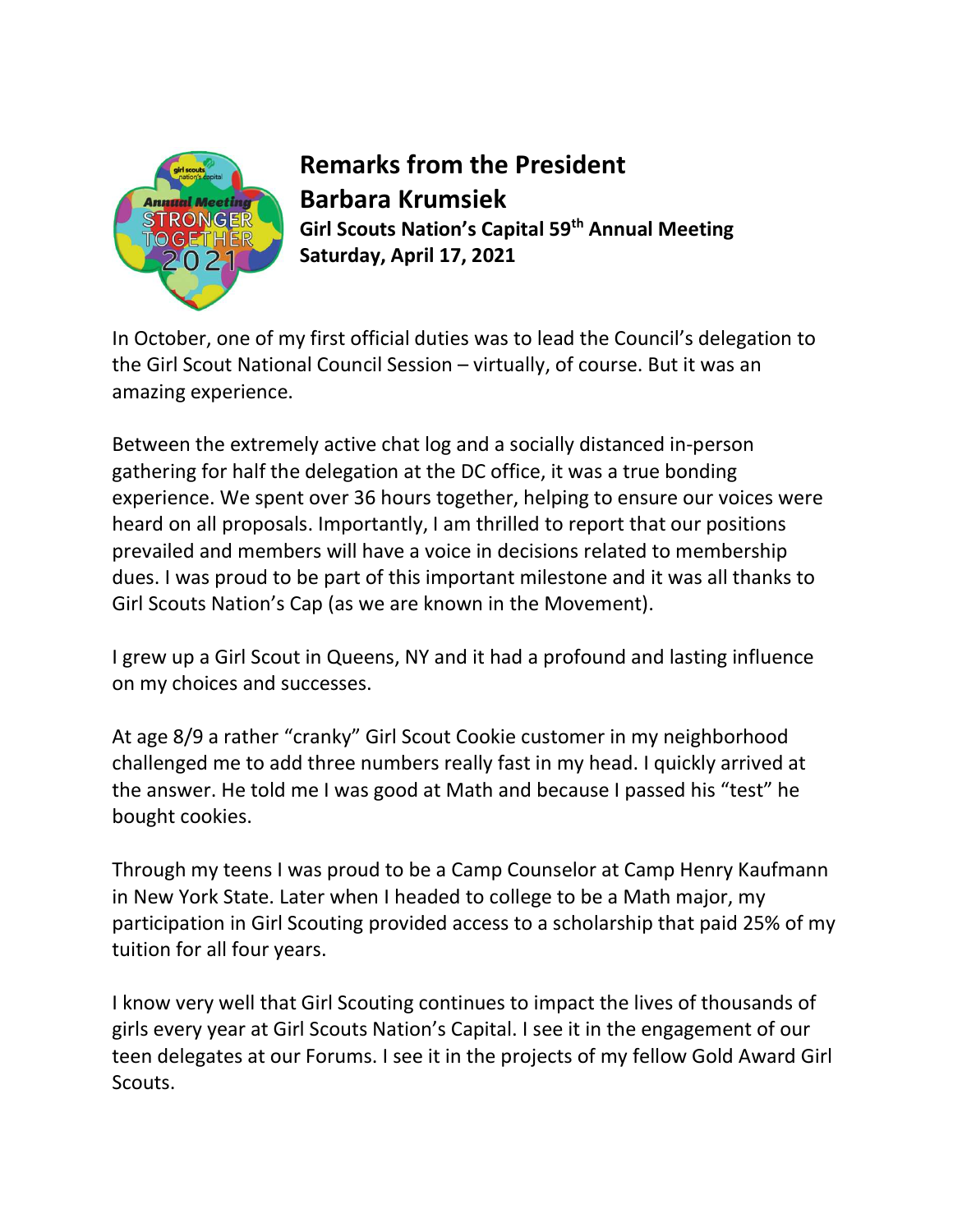I enjoy visiting cookie booths and I have to say that handing out the Cool Cookie Customer patch was a highlight of my year -- shout out to my friends in West Virginia (especially Troop 40235).

And to our dedicated volunteers, I appreciate each one of you. While there have been few opportunities for me to meet you in-person over the past year due to COVID protocol, it was my privilege to travel to the homes of many of today's honorees to present awards. Regardless of volunteer role -- troop leader, Share Chair, Service Unit Manager, Adult Educator, Camp Volunteer or Board member - your passion and dedication truly make a difference in the lives of each and every Girl Scout. You are incredible!

And, our members don't just give their time, but share their love of Girl Scouting with financial support – their treasure. So many of our volunteers, families, and friends give generously to our annual family campaign, SHARE. In fact, two Associations—34 & 42--have already met or exceeded their goals for this year. Accept our virtual congratulations for joining this year's Green Ribbon Club. I also want to recognize the 22 Service Units that have met or exceeded their SHARE goals already this year. We have so much to be proud of!

We are 64.2% to our goal of \$700,000, but we know our service unit and troop SHARE Chairs continue their creative efforts to spread the word about the importance of the SHARE Your Love of Girl Scouting campaign. I want to assure you that your Board is a partner in your efforts to increase investment in our girls. We each make our own personal meaningful gift every year and actively work to introduce our business colleagues and friends to the Girl Scout mission.

One example of this is Board member Mary Karen Wills. She led a committee that planned our first Girl Scout Golf Classic. Masked and socially distanced, we hosted old and new friends and raised approximately \$127,000 in August 2020. And we are doing it again on Monday, October 25, 2021.

But we have more work to do in our Council, and frankly in this country, to increase the financial investment in our girls' future. In 2017, the Women's Philanthropy Institute found less than 2% of overall charitable giving from individuals, foundations, and corporations support nonprofits focused on women